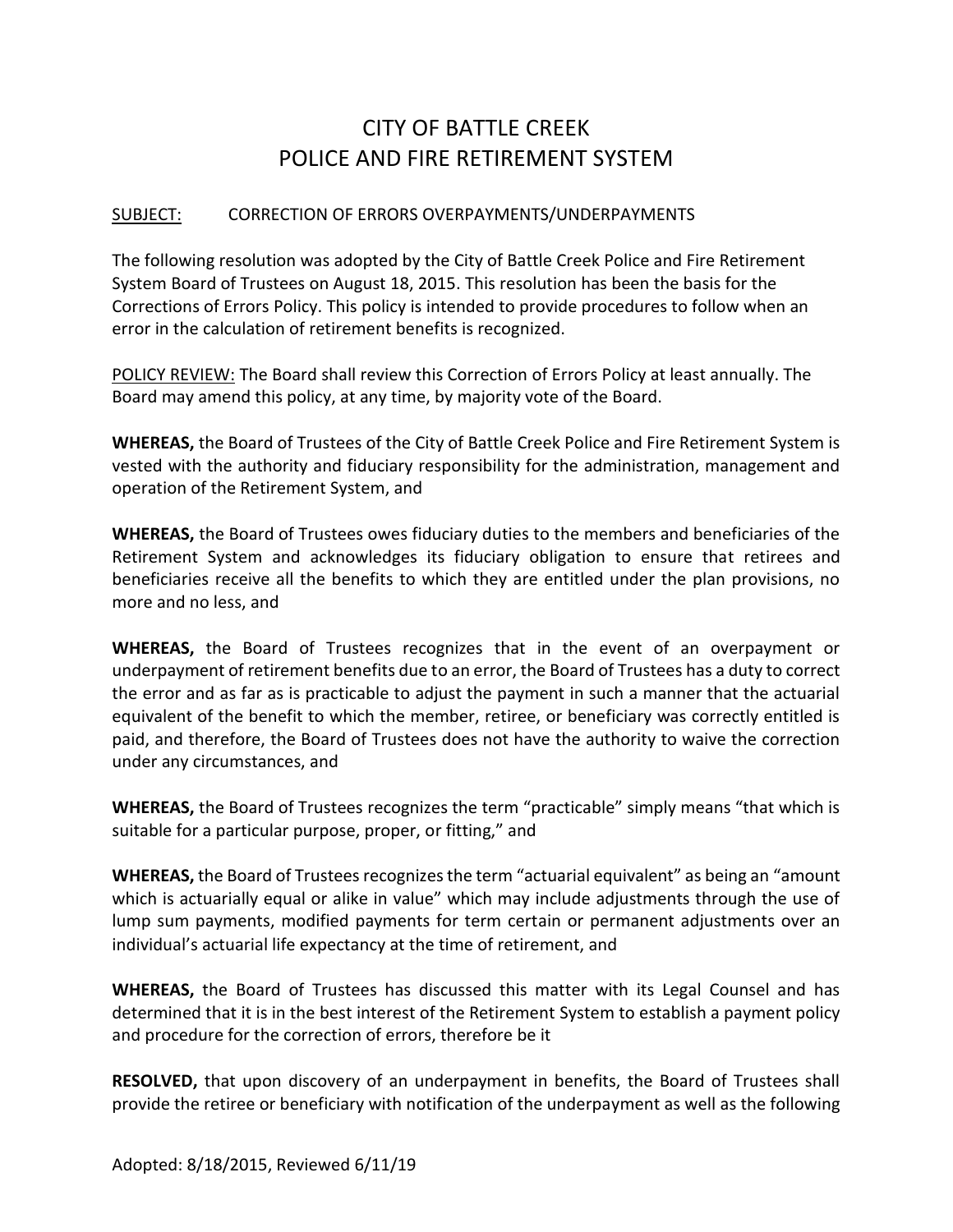options as established by the Board of Trustees: (a) a retroactive lump sum payment without interest, or (b) if the underpayment is greater than \$5,000, a permanent actuarial adjustment over the life of the retiree or beneficiary consistent with the form of benefit elected at the time of retirement, and be it further.

**RESOLVED,** that in the event the retiree or beneficiary fails to select their underpayment option within thirty (30) days, the Board of Trustees, in its sole discretion, may select an appropriate option and direct payment of benefits accordingly, and be it further

**RESOLVED,** that upon discovery of an overpayment, the Board of Trustees shall provide the retiree or beneficiary with a notification of the overpayment which explains the nature and amount of the overpayment, as well as the repayment options as established by the Board of Trustees and set forth herein, and be it further

**RESOLVED,** that the Board of Trustees hereby establishes that the repayment of overpayments of retirement benefits shall be determined by the Board of Trustees in each instance consistent with the following:

- 1. Where the overpayment has occurred via a lump sum payment a result of clerical error through no fault of the retiree or beneficiary, repayment, with no payment of interest, shall occur via: (a) a lump sum payment within ninety (90) days of the date of the Retirement System's notification to the retiree or beneficiary of the overpayment; or (b) adjustment in monthly retirement benefits over a time period not to exceed two (2) years.
- 2. Retirees or beneficiaries who have received an overpayment in an amount greater than \$2,000 as a result of a clerical error through no fault of the retiree or beneficiary, may elect to have all future retirement benefits permanently reduced so that the actuarial present value of actual payments to the recipient is equal to the actuarial present value of the benefit to which such person was correctly entitled. It is understood that such actuarial adjustment calculation shall include interest at the actuarially assumed rate of return in effect at the time the Board discovers the overpayment, and shall be adjusted over the lifetime of the retiree or beneficiary based upon the form of benefit elected at the time of retirement.
- 3. Where the overpayment has occurred via a lump sum payment or increased monthly retirement benefits over a period of time as a result of the fault of the retiree or beneficiary, repayment with interest at the actuarially assumed rate of return in effect at the time the Board discovers the overpayment, shall occur in the following manner in the sole discretion of the Board of Trustees: (a) lump sum payment within ninety (90) days of the date of the Retirement System's notification to the retiree or beneficiary of the overpayment; or (b) an adjustment in, or suspension of, monthly retirement benefits over a specified period time until full repayment.